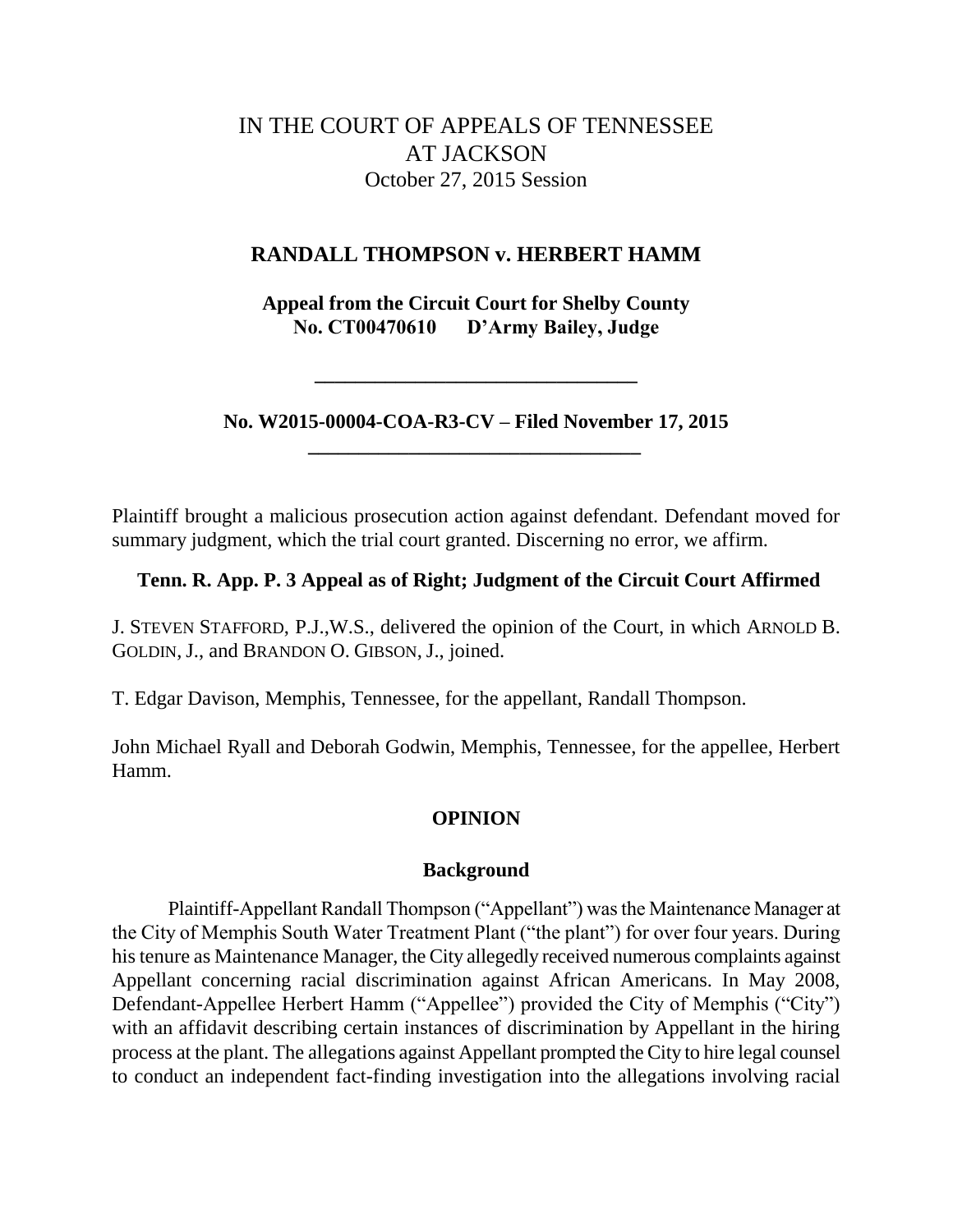discrimination in the hiring process.<sup>1</sup> Attorneys from the law firm of Glankler Brown, PLLC, ("Glankler Brown") conducted several interviews with the plant's employees, including Appellee. Throughout the investigation and subsequent proceedings, Appellant has adamantly denied the allegations that he had engaged in discriminatory practices.

As a result of the investigation by Glankler Brown, the City found that it had sufficient evidence to charge Appellant with various violations of City policies and work rules. The City held pre-disciplinary hearings for Appellant on September 10, 2008 and September 14, 2008. Appellant was presented with the affidavit of Appellee at this time and denied the allegations. After the hearing, the City ultimately determined that sufficient evidence existed to sustain the charges against Appellant. As a result, Appellant was terminated on September 18, 2008, from his position with the plant as Maintenance Manager.

Appellant thereafter appealed his termination to the City's Civil Service Commission (―Commission‖). The Commission conducted two evidentiary hearings during November and December 2008. During these hearings, testimony was heard from Appellant, Appellee, and multiple co-workers. The co-worker witnesses allegedly denied that Appellant had acted discriminatorily against anyone.<sup>2</sup> Testimony also showed that tension existed between Appellant and Appellee. Appellee, however, affirmed the allegations contained in his affidavit.

On January 9, 2009, the Commission issued a decision to set aside the termination, finding that there was insufficient evidence to sustain the charges against Appellant. The City appealed the decision to set aside the termination to the Shelby County Chancery Court. By written order entered September 2, 2009, the chancery court affirmed the Commission's decision to set aside the termination. The chancery court's order provides:

> [T]he Commission did not abuse its discretion or act arbitrarily or capriciously in finding Mr. Thompson to be more credible than Mr. Hamm. The record<sup>[3</sup>] clearly points to the fact that all witnesses other than Herbert Hamm (Mr. Thompson's accuser) had never heard Mr. Thompson make racially derogative remarks. The record reflects that Mr. Thompson played a part in

 $\overline{a}$ 

 $1$  The specific date that the law firm was retained to perform the investigation is unclear from the record on appeal.

 $2A$ ppellant asserts that the co-workers testified that Appellant had not discriminated against African Americans previously. Appellee does not appear to dispute this fact. However, the record on appeal does not include the full transcript of the hearings.

 $3$  The full record from the administrative proceedings is not included in the record on appeal to this Court.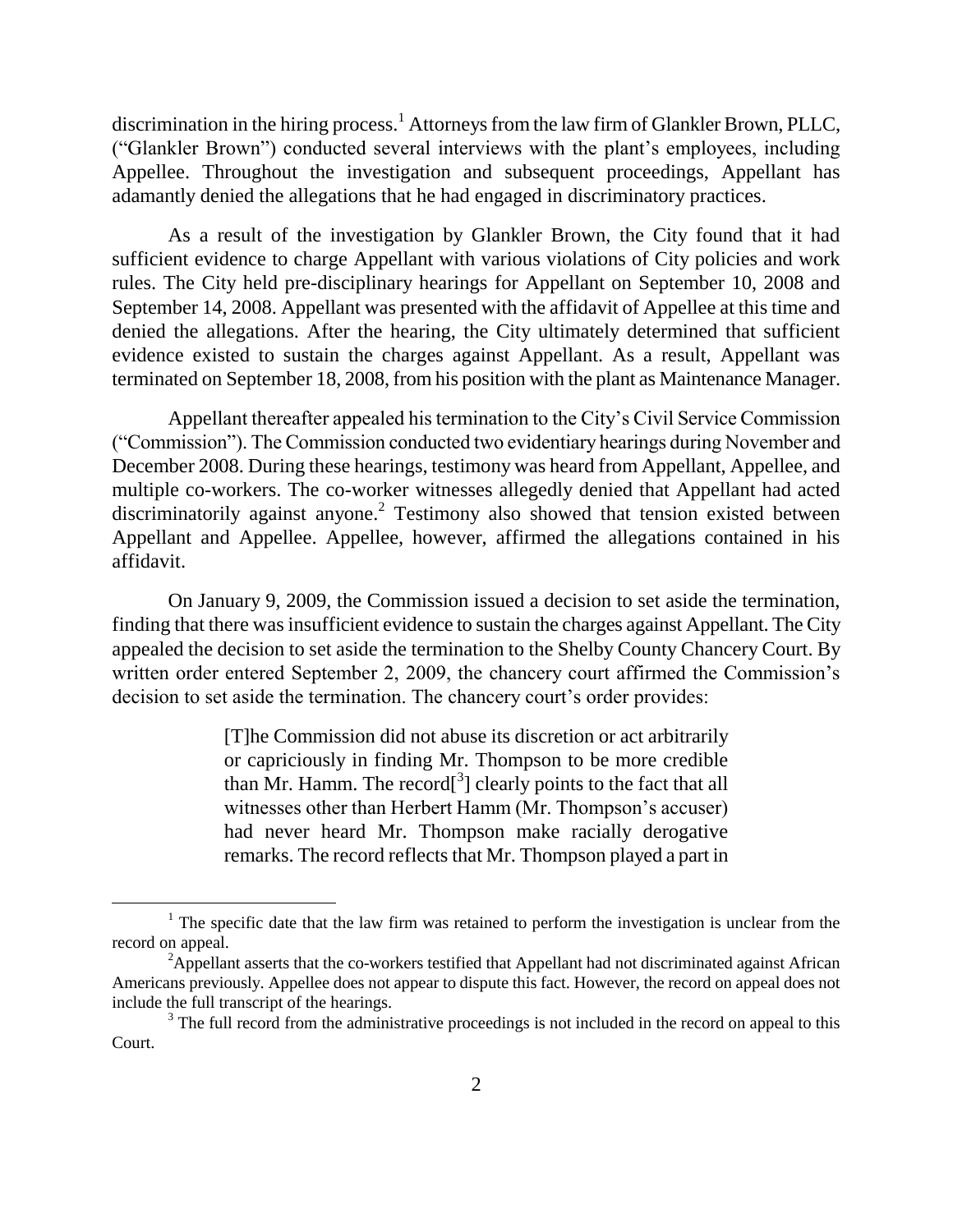establishing a committee to help with racial tensions in the Plant and that Mr. Thompson also hired African American employees. . . . The record reflects that Mr. Hamm had issues with Mr. Thompson. Mr. Hamm did not get the promotion he wanted. . . . The Court finds that the findings of the [Commission] are supported by the weight of the evidence contained in the record.

In affirming the Commission's decision, the chancery court also concluded that Appellant should be immediately reinstated. Appellant was awarded back pay with interest.

On September 17, 2009, Appellant filed an action against Appellee in the Shelby County General Sessions Court. On the civil warrant, he asserted claims of defamation and slander. The case was continued on several occasions, and eventually, on September 9, 2010, the general sessions judge entered judgment. Although the judgment section of the civil warrant is illegible, neither party disputes that judgment was entered in favor of Appellee. On September 16, 2010, Appellant filed a notice of appeal to the Circuit Court. He did not file a complaint in the Circuit Court at this time.

Appellee moved to dismiss Appellant's appeal on October 22, 2010 on two separate bases: (1) that the affidavit filed by Appellee could not form the basis of a defamation claim, and (2) that the statute of limitations had expired by the time Appellant filed the civil warrant. Appellant responded to the motion to dismiss on December 9, 2010. The crux of his response was a request to amend his complaint to "clarify the allegations" against Appellee. On January 4, 2011, without a ruling from the trial court on his request, Appellant filed a complaint in the Circuit Court.<sup>4</sup> In this complaint, Appellant asserted, for the first time, a cause of action for malicious prosecution. The complaint omitted the claims for defamation and slander, as had been alleged in the civil warrant filed in General Sessions Court.

Appellee moved to dismiss the newly-filed complaint on May 4, 2011, pursuant to Rule 12.06 of the Tennessee Rules of Civil Procedure. Appellee argued that Appellant failed to state a malicious prosecution claim because Appellee did not institute the administrative proceedings against Appellant. The trial court denied this motion via written order entered December 11, 2012. The trial court also issued a decision letter dated February 18, 2014.<sup>5</sup> On

<sup>4</sup>Although Appellant requested leave of court to file his complaint, permission from the court was not necessary because Appellee had not yet filed a responsive pleading. *See* Tenn. R. Civ. P. 15.01 ("A party may amend the party's pleadings once as a matter of course at any time before a responsive pleading is served . . . ."). Appellee's motion to dismiss is not a "responsive pleading." *Adams v. Carter Cnty. Mem'l Hosp.*, 548 S.W.2d 307, 309 (Tenn. 1977).

 $<sup>5</sup>$  It is unclear the reason for the substantial delay. The trial court's decision letter, unlike its order,</sup> contains its reasoning for denying the motion to dismiss. The trial court found that "how deeply Defendant" Hamm participated in the administrative case against Plaintiff . . . is an issue of fact to be tried by the [j]ury."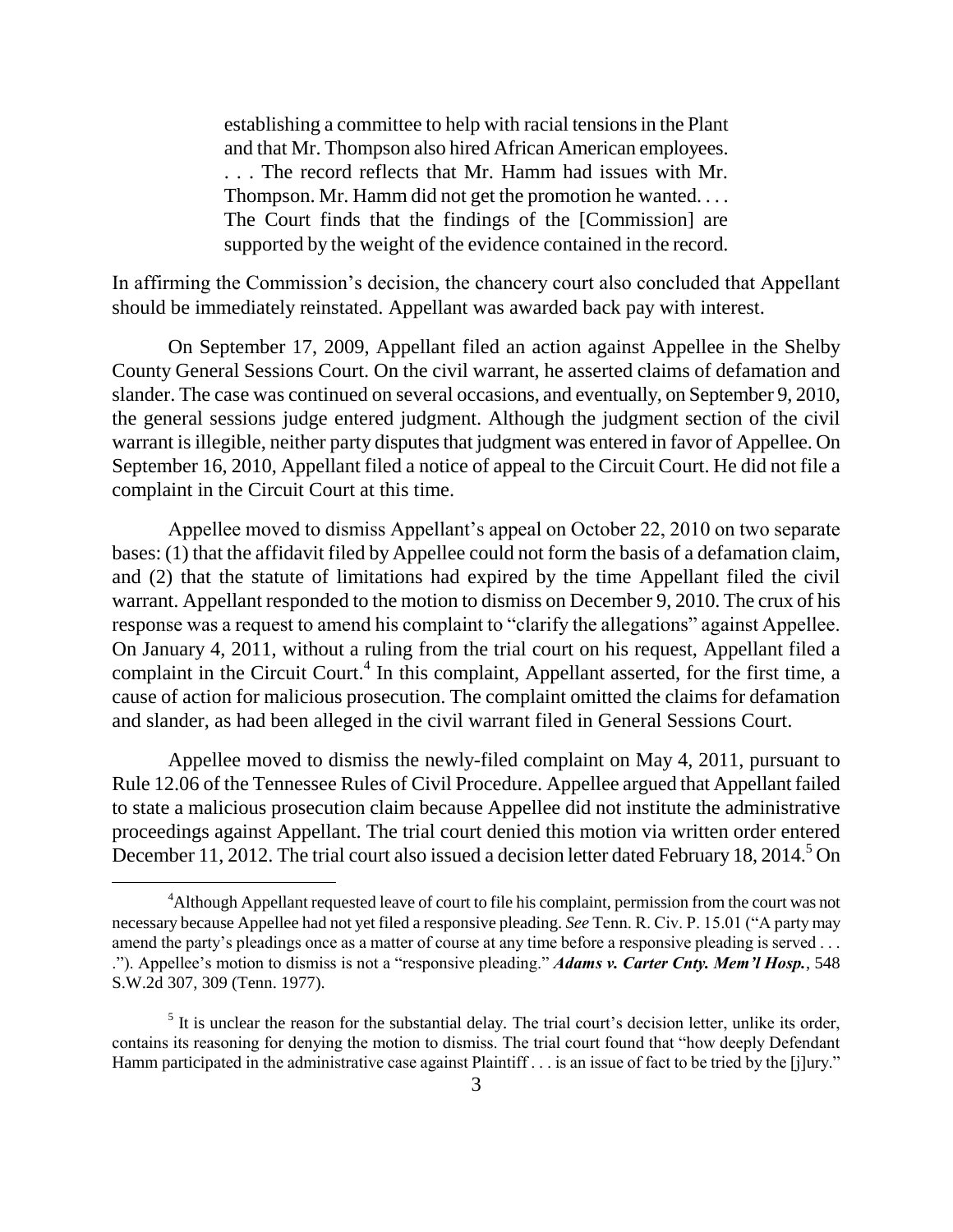August 29, 2014, Appellee answered the complaint and generally denied the material allegations.

On October 28, 2014, Appellee filed a motion for summary judgment asserting that Appellant could not establish a claim for malicious prosecution for several reasons. First, Appellee argued that neither a lawsuit nor judicial proceeding was ever brought against Appellant as is required to state a claim for malicious prosecution. Appellee also argued that, even assuming a lawsuit or judicial proceeding had occurred, he was not the party who initiated it. He also argued that probable cause existed to institute disciplinary proceedings against Appellant because the City sustained the violations after an investigation. Finally, Appellee again argued that the statute of limitations had expired. Appellee also attached the affidavit of Chandell Ryan Carr in support of his motion. Ms. Carr served as the EEO/Labor Relations Manager for the City's Division of Human Resources. She stated that the City had received numerous complaints against Appellant alleging discriminatory practices in his job selection process. She further asserted that the City indeed hired outside legal counsel to investigate these claims and that the City ultimately decided to pursue disciplinary action against Appellant. She stated that the conclusion was based on evidence from multiple sources, including Appellee's affidavit. Further, she stated that "[t]he City's determination that [Appellant] should face disciplinary action was made by management personnel of the [City] and was based on the totality of the evidence."

The trial court granted Appellee's motion for summary judgment on December 3, 2014, finding that Appellee's involvement in the proceedings against Appellant was insufficient to support a claim of malicious prosecution. It concluded that the City, if anyone, was responsible for initiating the proceedings, and Appellant's involvement was limited to providing information to the City. Accordingly, the trial court concluded that Appellee was entitled to judgment as a matter of law. Appellant appealed.

#### **Issue**

Appellant presents one issue for review: Whether the trial court erred by ruling that Appellee was entitled to summary judgment on Appellant's claim of malicious prosecution because Appellant could not state a cause of action.

In addition, Appellee presents one issue for review: Whether Appellant's claim is barred by the applicable statute of limitations.

#### **Standard of Review**

Summary judgment is appropriate where: (1) there is no genuine issue with regard to the material facts relevant to the claim or defense contained in the motion and (2) the moving party is entitled to judgment as a matter of law on the undisputed facts. Tenn. R. Civ. P.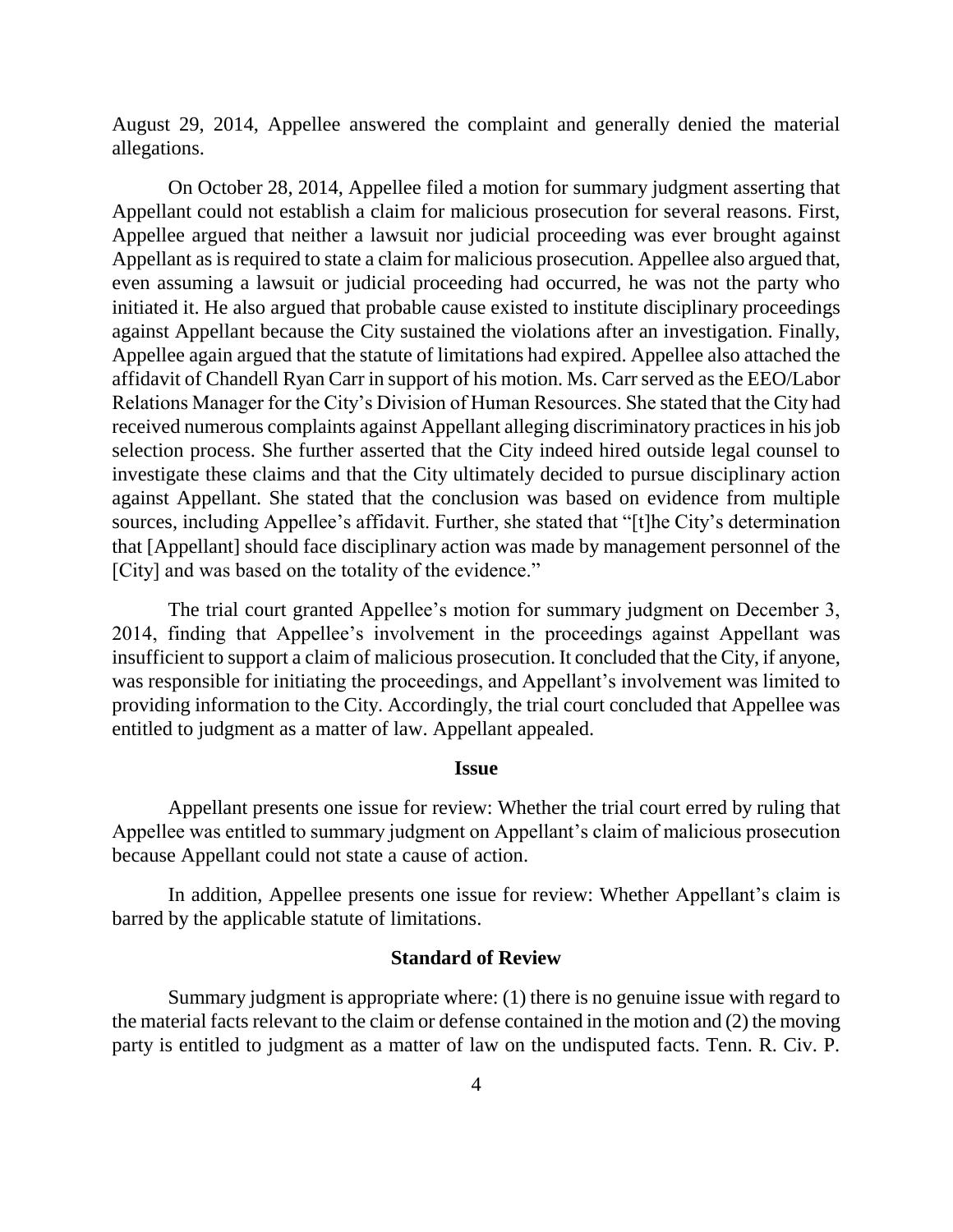56.04. In cases where the moving party does not bear the burden of proof at trial, the movant may obtain summary judgment if it:

> (1) Submits affirmative evidence that negates an essential element of the nonmoving party's claim; or

> (2) Demonstrates to the court that the nonmoving party's evidence is insufficient to establish an essential element of the nonmoving party's claim.

Tenn. Code Ann. § 20-16-101 (applying to cases filed after July 1, 2011); *see also Rye v. Women's Care Ctr. of Memphis, MPLLC*, --- S.W.3d ---, 2015 WL 6457768, at \*22 (Tenn. Oct. 26, 2015) (judicially adopting a summary judgment parallel to the statutory version contained in Tenn. Code Ann. § 20-16-101). When the moving party has made a properly supported motion, the "burden of production then shifts to the nonmoving party to show that a genuine issue of material fact exists.‖ *Id.* at 5; *see Robinson v. Omer*, 952 S.W.2d 423, 426 (Tenn. 1997); *Byrd v. Hall*, 847 S.W.2d 208, 215 (Tenn. 1993). The nonmoving party may not simply rest upon the pleadings but must offer proof by affidavits or other discovery materials to show that there is a genuine issue for trial. Tenn. R. Civ. P. 56.06. If the nonmoving party "does not so respond, summary judgment, if appropriate, shall be entered." Tenn. R. Civ. P. 56.06.

On appeal, this Court reviews a trial court's grant of summary judgment *de novo* with no presumption of correctness. *See City of Tullahoma v. Bedford Cnty.*, 938 S.W.2d 408, 412 (Tenn. 1997). In reviewing the trial court's decision, we must view all of the evidence in the light most favorable to the nonmoving party and resolve all factual inferences in the nonmoving party's favor. *Luther v. Compton*, 5 S.W.3d 635, 639 (Tenn. 1999); *Muhlheim v. Knox. Cnty. Bd. of Educ.*, 2 S.W.3d 927, 929 (Tenn. 1999). If the undisputed facts support only one conclusion, then the court's summary judgment will be upheld because the moving party was entitled to judgment as a matter of law. *See White v. Lawrence*, 975 S.W.2d 525, 529 (Tenn. 1998); *McCall v. Wilder*, 913 S.W.2d 150, 153 (Tenn. 1995).

#### **Discussion**

This appeal requires this Court to examine whether any genuine disputes of material fact exist, and if they do not, whether the undisputed facts demonstrate that Appellant can proceed with his claim for malicious prosecution. According to the Tennessee Supreme Court, to establish a claim for malicious prosecution, a plaintiff must prove the following essential elements: "(1) a prior suit or judicial proceeding was instituted without probable cause, (2) defendant brought such prior action with malice, and (3) the prior action was finally terminated in plaintiff's favor." **Roberts v. Fed. Express Corp.**, 842 S.W.2d 246, 247–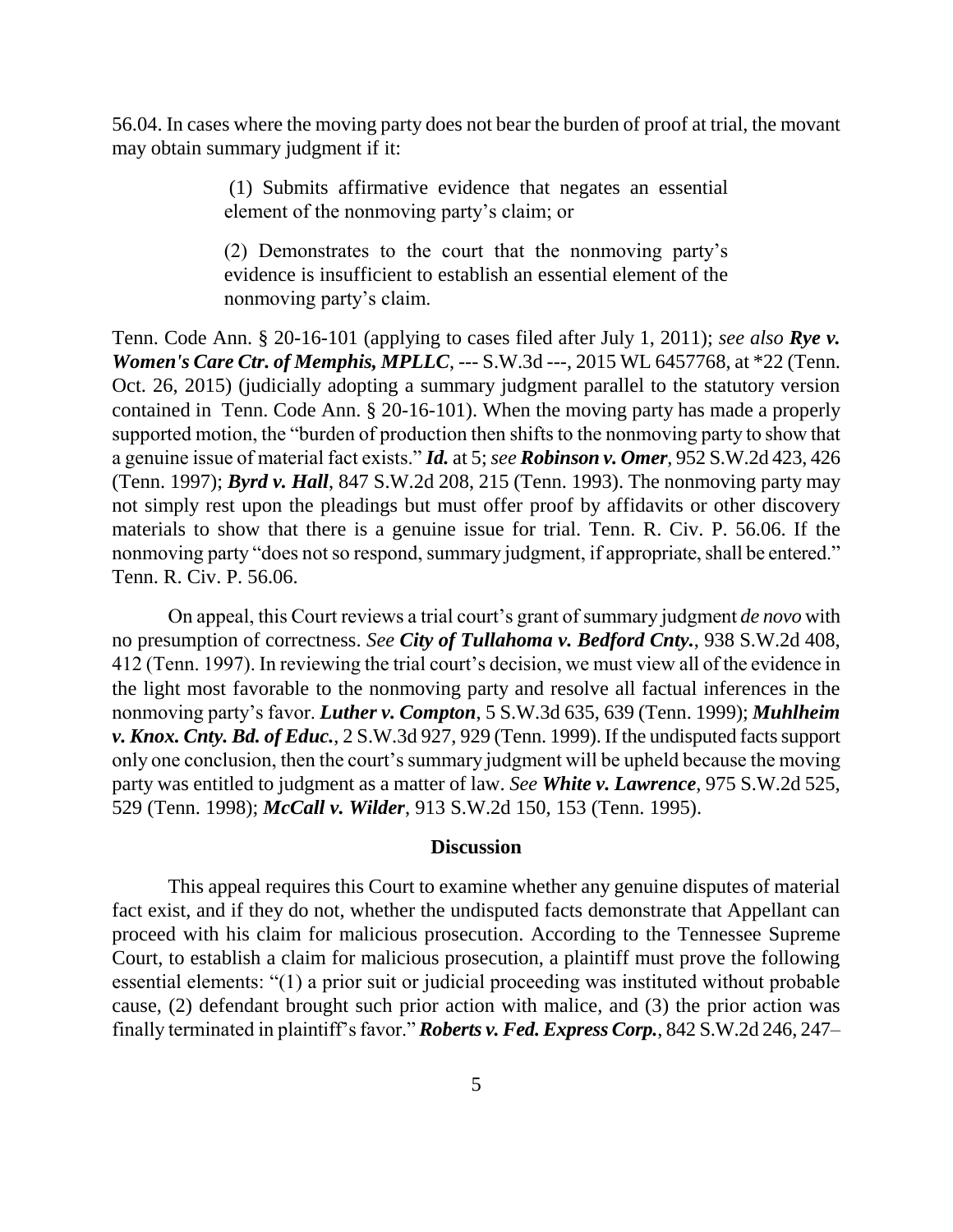48 (Tenn. 1992) (citing *Christian v. Lapidus*, 833 S.W.2d 71, 73 (Tenn. 1992); *Lewis v. Allen*, 698 S.W.2d 58, 59 (Tenn. 1985)).<sup>6</sup>

Appellant asserts that the trial court erred when it granted summary judgment in favor of Appellee for several reasons. First, Appellant claims that the termination proceeding constituted a proceeding sufficient to sustain a claim for malicious prosecution. In his brief, he relies heavily on his assumption that, "[a]s a result of the Affidavit submitted by [Appellee], [Appellant] was investigated and terminated." Further, he asserts that the termination proceeding was brought with malice and without probable cause. Finally, he notes that the proceedings were terminated in his favor when the chancery court overturned the Commission's decision and reinstated his employment.

The trial court, as stated above, disagreed with Appellant's contentions. The trial court ultimately concluded that Appellee was entitled to judgment as a matter of law on Appellant's claim for malicious prosecution:

> . . . because the undisputed facts do not establish that Defendant Hamm initiated any type of lawsuit or judicial proceeding against Plaintiff. The facts demonstrate that Plaintiff's claims arise from an internal termination decision made by the City of Memphis. Defendant Hamm's only involvement in the City's internal investigation was providing the City information regarding Plaintiff's conduct. Such action on the part of Defendant Hamm does not constitute the initiation of a lawsuit or judicial proceeding against Plaintiff as is required to succeed on a claim for malicious prosecution. Furthermore, the Civil Service proceedings involved in Plaintiff's case were initiated by Plaintiff, not Defendant Hamm.

Accordingly, the trial court granted the motion for summary judgment in favor of Appellee and dismissed Appellant's cause of action.

Appellee asserts that Appellant cannot establish a claim for malicious prosecution because the proceedings that resulted in Appellant's termination do not constitute judicial or quasi-judicial proceedings of a kind to support a claim for malicious prosecution; that Appellee did not institute the proceedings against Appellant; that there was sufficient probable cause to support the allegations; and that Appellee did not act with malice. We begin with Appellee's argument that his provision of information to the City is insufficient to

 $\overline{a}$ 

 $6\text{ While claims of malicious prosecution were historically limited to the institution of criminal.}$ proceedings, it is now generally recognized that the malicious institution of civil proceedings may be the basis for a claim. *Kauffman v. A.H. Robins Co.*, 448 S.W.2d 400 (Tenn. 1969).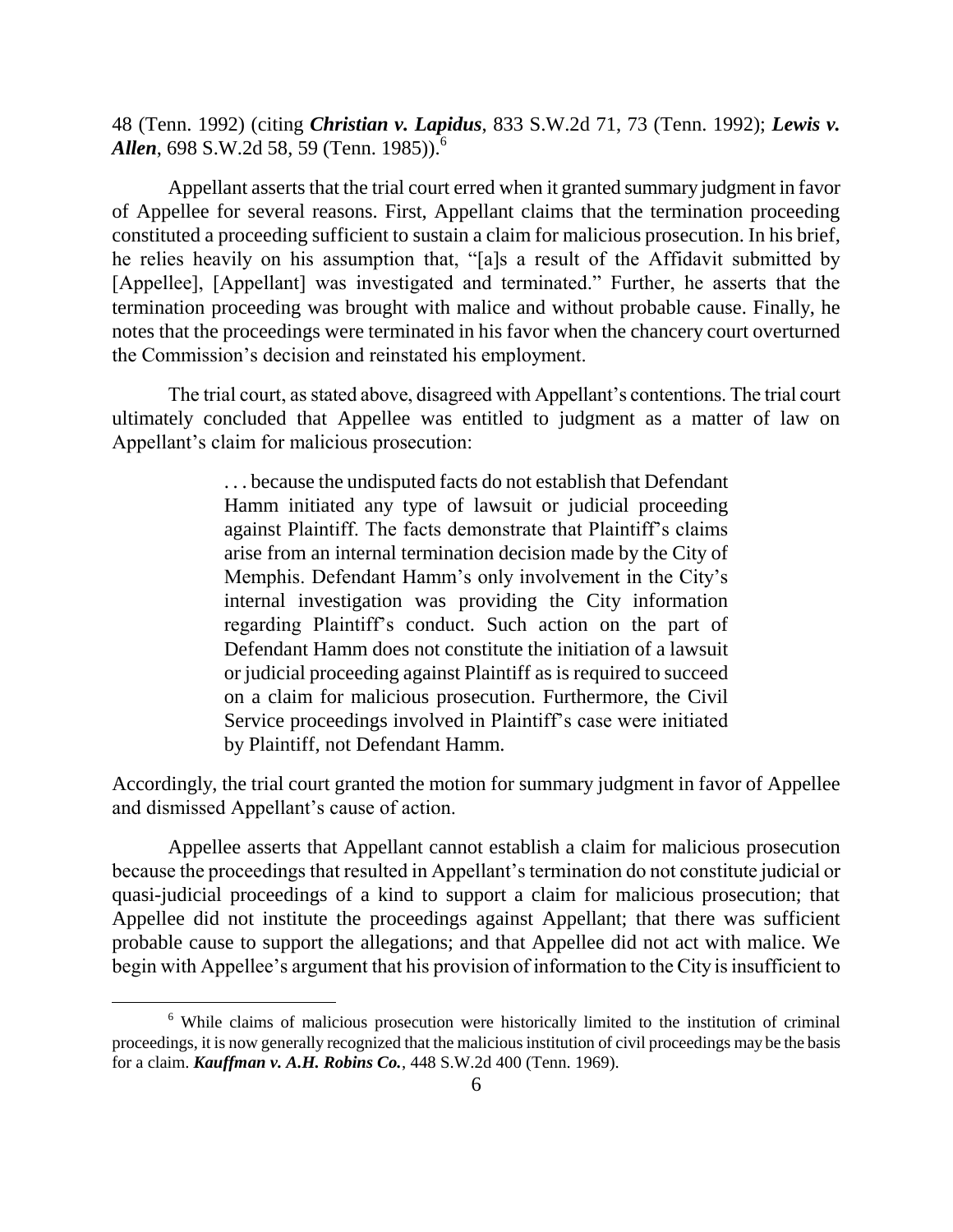establish that Appellee instituted a wrongful prosecution, as our resolution of this issue is dispositive of this appeal. Generally,

> One who causes a third person to institute a wrongful prosecution may be held liable in damages to the party injured to the same extent as if he or she had directly instituted the proceedings. Thus, a person is liable for malicious prosecution even though he or she did not personally sign the complaint that initiates the proceeding or did not file a direct charge.

> However, to render one liable for a malicious prosecution begun by another, it must appear that he or she was the proximate and efficient cause of putting the law in motion; some affirmative act in connection with the prosecution must be shown. A private person can be said to have initiated a criminal proceeding, thus satisfying that element of a malicious prosecution claim, if he or she has insisted that the plaintiff should be prosecuted, that is, if he or she has brought pressure of any kind to bear upon the public officer's decision to commence the prosecution.

52 Am. Jur. 2d Malicious Prosecution § 25 (footnotes omitted); *see also* 52 Am. Jur. 2d Malicious Prosecution § 9 (noting that principles surrounding the tort of malicious prosecution generally apply equally to claims based on civil and criminal proceedings). However, this Court has held "that before one can be liable for malicious prosecution, he must do something more than merely give information." Wykle v. Valley Fidelity Bank & *Trust Co.*, 658 S.W.2d 96, 99 (Tenn. Ct. App. 1983), *perm. app. denied* (Tenn. Aug. 1, 1983). Further, the "giving of information or the making of the accusation  $\dots$  does not constitute a procurement of the proceedings which the third person initiates thereon if it is left to the uncontrolled choice of the third person to bring the proceedings or not as he may see fit.‖ *Cohen v. Ferguson*, 336 S.W.2d 949, 954 (Tenn. Ct. App. 1959) (citing *Restatement (First) of Torts* § 653, cmt. b (1938)). The person sought to be found liable must "take<sup>[]</sup> some active part in instigating or encouraging the prosecution." *Wykle*, 658 S.W.2d at 98 (quoting *Prosser on Torts* 836 (4th ed.)).

Appellee argues that the Tennessee case of *Wykle v. Valley Fidelity Bank & Trust Co.* is analogous to the case-at-bar and that it demonstrates that his involvement is insufficient to sustain Appellant's malicious prosecution claim. In *Wykle*, Ivey Whittaker purchased an Oldsmobile Cutlass from a dealership under a conditional sales contract. *Wykle*, 658 S.W.2d at 97. The contract was assigned to a bank, which acquired a lien on the vehicle. The lien, however, was never noted on the title. Mr. Whittaker eventually traded the Oldsmobile to plaintiff, who eventually sold it to a bona fide purchaser. Several months later,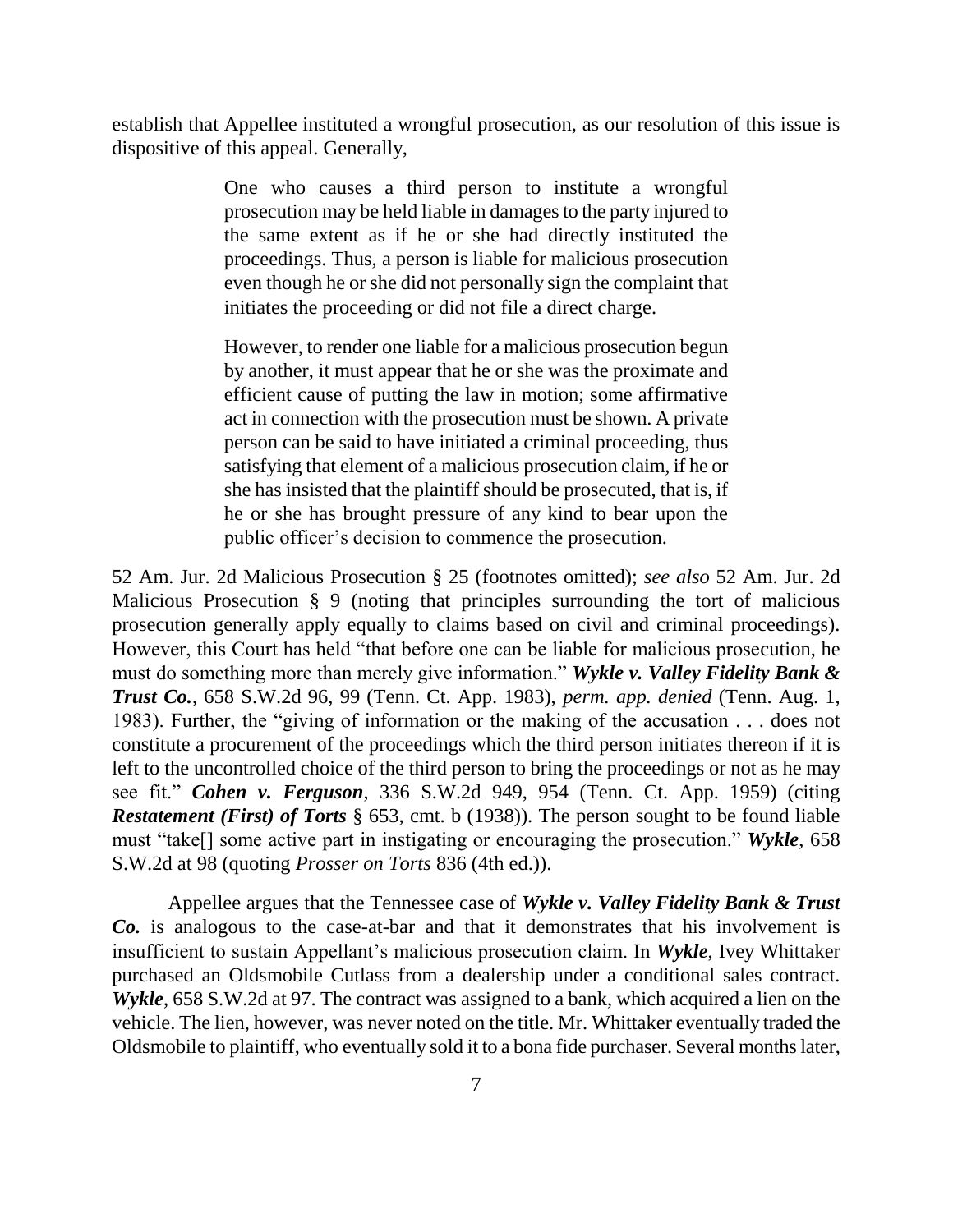a representative of the dealership, Lester Fox, contacted plaintiff concerning the indebtedness owed on the Oldsmobile, and plaintiff contacted Mr. Whittaker. Mr. Whittaker assured plaintiff that it was an unsecured personal debt. Eventually, Lester Fox's son, an attorney, told one of the bank's vice presidents that plaintiff was aware of the indebtedness on the Oldsmobile when he sold it. After an investigation by the bank's attorney, a warrant was issued for plaintiff for violation of Tennessee Code Annotated Section 39-3-927, which concerns the disposal of encumbered property. Although Mr. Fox testified at plaintiff's preliminary hearing, the criminal case against plaintiff was ultimately dismissed for lack of probable cause and, although presented to the Grand Jury, no indictment was returned.

The plaintiff subsequently brought a malicious prosecution action against the bank, one of its vice presidents, and Mr. Fox. *Id.* at 96. The trial court dismissed the case upon the defendants' motion for summary judgment. On appeal, we stated that we were "[mindful] that Mr. Fox's [dealership] assigned the contract with recourse and that he obviously had an interest in collecting the note," but he is not liable "merely because of his approval . . ., nor for appearing as a witness against the accused, even [if] his testimony is perjured  $\dots$ " *Id.* at 98 (quoting *Prosser on Torts* 836 (4th ed.)). In affirming the grant of summary judgment in favor of Mr. Fox, we concluded that he merely provided information, which was insufficient to support a malicious prosecution claim. *Id.* at 99.<sup>7</sup>

In this case, as stated above, both parties agree that Appellee provided an affidavit to the City alleging Appellant had a history of discriminating against African Americans. However, the parties do not agree on whether Appellee's affidavit and provision of information during the investigation of Appellant are sufficient to provide the legal basis for the institution of proceedings against Appellant. Our review of the Appellee's statement of undisputed facts and Appellant's responses thereto demonstrates that Appellee's involvement was indeed limited to providing information. Subsequently, the City made the independent decision to hire Glankler Brown to investigate the claims in the affidavit and interview Appellant's coworkers.

Even after reviewing the facts in the light most favorable to Appellant—and despite Appellant's attempts to overstate the involvement of Appellee<sup>8</sup>—the record supports the

 $\overline{a}$ 

RESPONSE: Disputed; Hamm provided a false, malicious affidavit

 $7$  For reasons not relevant to this appeal, we reversed and remanded the grant of summary judgment in favor of the remaining defendants.

 $8$  For example, in Appellant's response to Appellee's statement of undisputed facts, he states:

<sup>[</sup>Undisputed Fact of Appellee No. 11:] Defendant Hamm's only involvement in the investigative process was providing information to the City.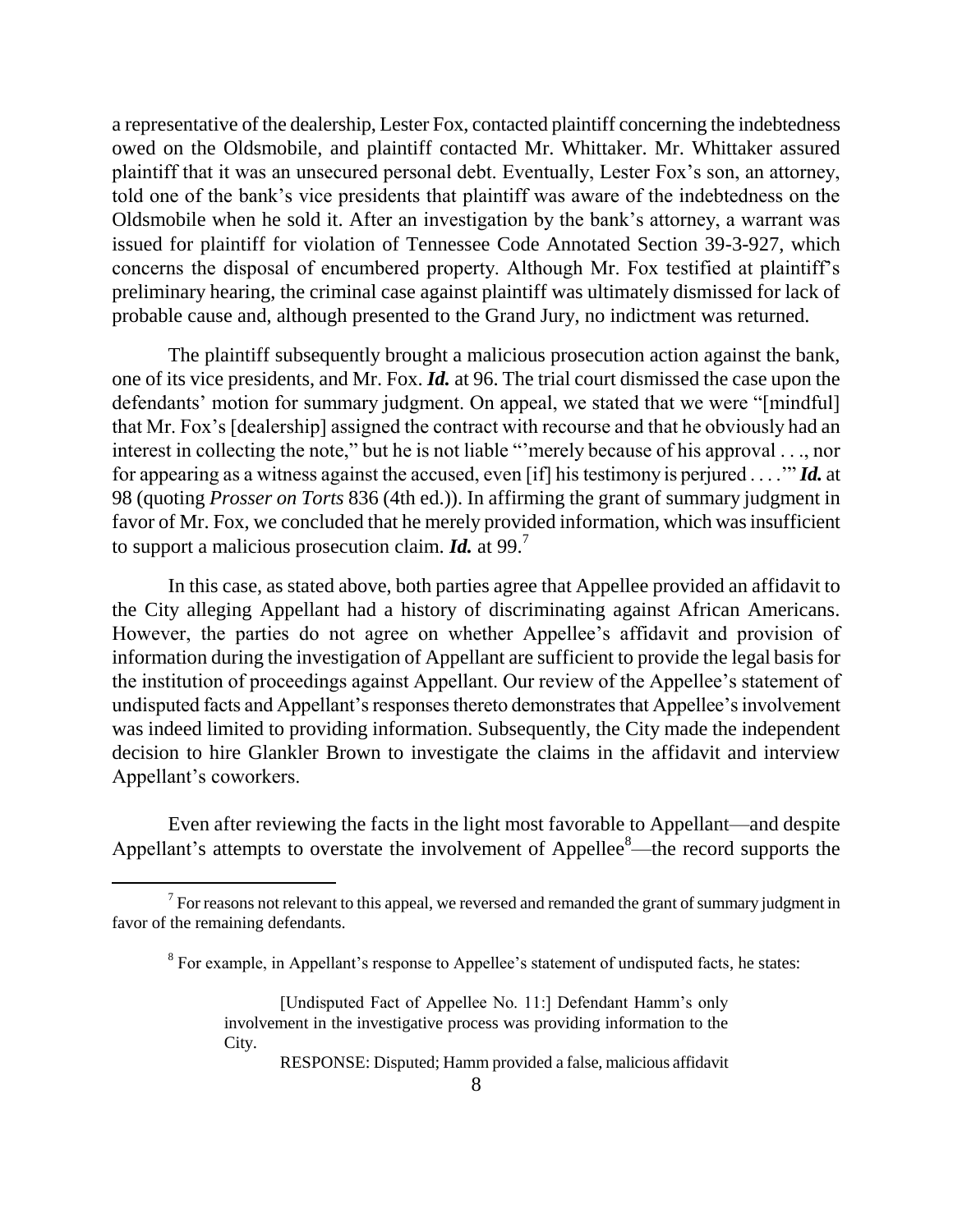conclusion that Appellee merely provided information and the City independently decided whether to pursue further action against Appellant. The record is devoid of any allegations that Appellee urged or encouraged the City to investigate Appellant. As evidenced by the investigation and multiple hearings, the City, and not Appellee, had control over the decision of whether to pursue or abandon the charges against Appellant. *See Pera v. Kroger Co.*, 674 S.W.2d 715, 723–24 (Tenn. 1984) ("In order for liability to be imposed under this principle, however, the prosecuting witness must have some control over the prosecution. It appears to be well settled that where the instigator has no control over the case once prosecution has begun, his participation will not subject him to liability.") As stated in *Pera*, "[c]ases in which liability has been imposed . . . usually involve conduct such as urging a prosecutor to proceed against his own advice or judgment  $\ldots$  "*Id.* at 723. That is simply not the case here. Although the record is clear that Appellee made allegations against Appellant and provided the City with information, the record is devoid of any other action taken by Appellee that could be interpreted as "urging" or "encouraging" the proceedings against Appellant. *Id.* at 723, 724. As evidenced by the affidavit provided by Ms. Carr, the City conducted its own investigation and made the decision as to whether to proceed against Appellant. To this end, Appellant does not dispute that the City ultimately controlled the choice of whether to institute proceedings against Appellant. *See Smith v. Kwik Fuel Ctr.*, No. E2005-00741-COA-R3CV, 2006 WL 770469, at \*6 (Tenn. Ct. App. Mar. 27, 2006) (considering whether the defendant "exerted control over the decision to prosecute"). Accordingly, we must conclude that Appellee's mere provision of information to the City, without more, is insufficient to render him liable for malicious prosecution against Appellant.<sup>9</sup>

> intended to get both [Appellant's co-worker] and [Appellant] terminated. Testimony in the Civil Service hearing [showed] that Hamm desired [Appellant's co-worker's] job and there was animosity towards him and [Appellant].

 $\overline{a}$ 

While we acknowledge that Appellant's assertions of malice are prevalent in the record, they are simply insufficient to refute the fact that Appellee indeed did only provide information.

<sup>9</sup> In addition, although Appellant denies the allegations contained in the affidavit, his denial is immaterial. The law is clear that the provision of information is insufficient to support a claim for malicious prosecution, whether the information is truthful or false. *Ryerson v. Amer. Sur. Co. of NY*, 373 S.W.2d 436, 438 (Tenn. 1963) ("The plaintiff on the trial may deem it necessary to prove that certain statements made in the first trial were false in order to help make out an element of his action, e.g., malice or lack of probable cause; but the false statements would only be evidence of the element sought to be shown. They would not be the gravamen of the action.‖); *Millsaps v. Millsaps*, No. 159, 1989 WL 44840, at \*2 (Tenn. Ct. App. May 3, 1989) (―Averring that allegations in the initial complaint are false and without basis in fact is merely an attempt to show lack of probable cause.").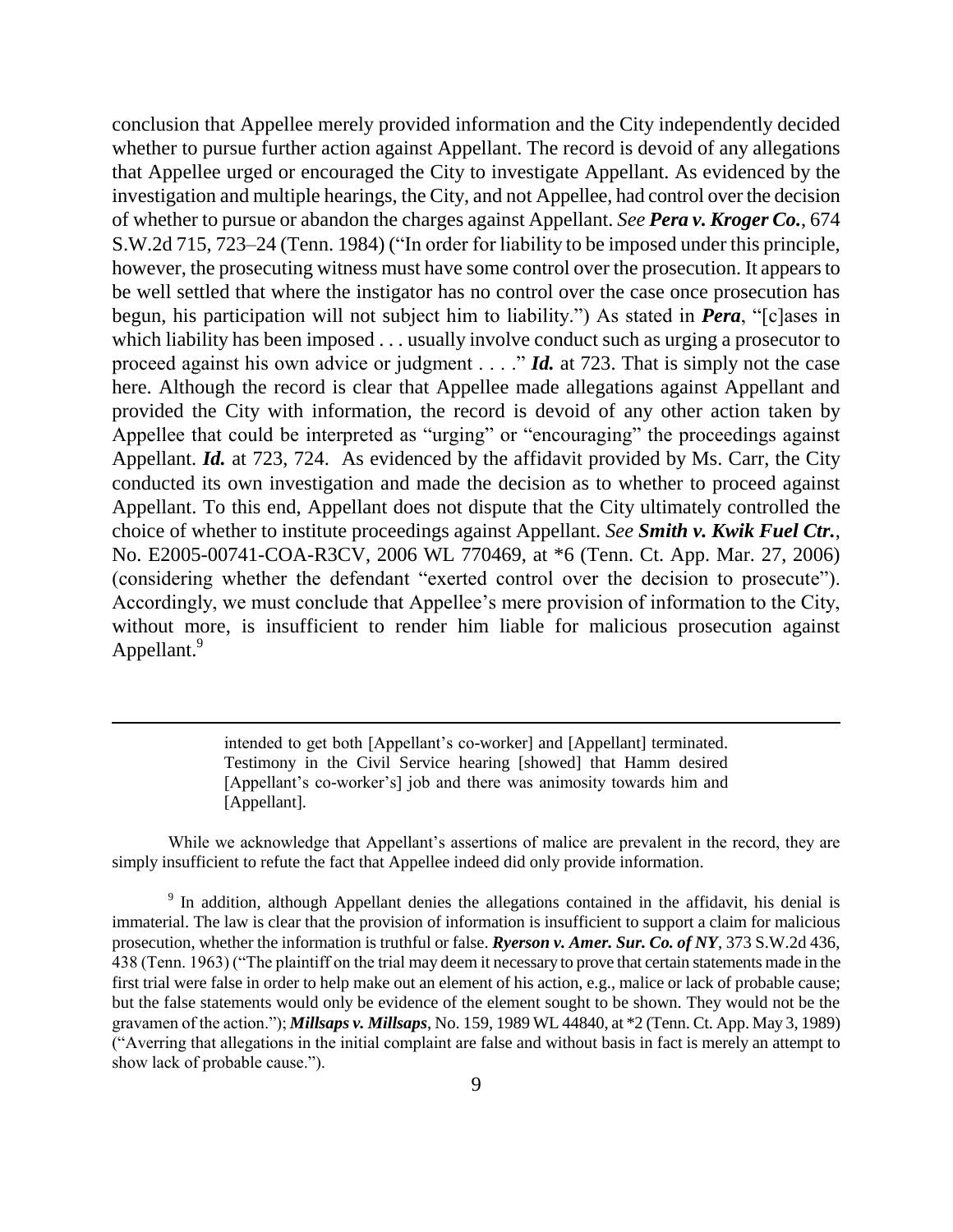Still, Appellant asserts that Appellee can be held liable because the "Affidavit" submitted by Hamm was the key factor in Thompson's termination and the City's decision." Respectfully, we similarly find this argument unpersuasive. In *Hatfield v. Cleveland Bank & Trust Co.*, plaintiff sued the defendant for malicious prosecution claiming that the defendant had sought a warrant from a police officer and urged the prosecution to commence. No. 03A01-9506-CV-00209, 1995 WL 621003, at \*3 (Tenn. Ct. App. Oct. 24, 1995). The police officer swore out the warrant without "any independent investigation of the facts related to him by [the defendant]." *Id. at* \*2. On appeal, we concluded that the trial court erred when it granted defendant's motion for a directed verdict at trial because one could conclude that the defendant likely knew, based on her prior dealings with that police officer, that he would likely swear out the warrant without further investigation. *Id.* at 3.

On the contrary, in the case-at-bar, the City conducted an independent investigation before pursuing further action against Appellant. The investigation by Glanker Brown ultimately prompted disciplinary action against Appellant, and the City held a civil service hearing wherein, we presume from the information in the record, that several witnesses testified, including Appellee, Appellant, and multiple co-workers. Although the City only found Appellee to be credible and discredited the other three witnesses, it cannot be overemphasized that the record supports the conclusion that the City, not Appellee, ultimately made the decision to pursue discipline against Appellant, even if the information provided by Appellee was a "key factor," as contended by Appellant. Accordingly, we must conclude that the undisputed facts do not support Appellant's claim for malicious prosecution.

Appellant, however, contends that the situation in this case is highly analogous to the Tennessee Supreme Court's decision in *Kaufmann v. A.H. Robins Co.*, 448 S.W.2d 400 (Tenn. 1969). Respectfully, we disagree. In *Kaufmann*, the defendant previously filed a complaint against plaintiff with the State of Tennessee Board of Pharmacy, charging "plaintiff with substituting a medical preparation for defendant's product . . . . " *Kaufmann*, 448 S.W.2d at 401. Ultimately, the trial court dismissed the lawsuit, and on appeal, the Supreme Court held that plaintiff did state a cause of action against the defendant. However, *Kaufmann* is readily distinguishable from the instant case for several reasons. To begin, the primary focus of the Supreme Court's decision in *Kaufmann* was whether the proceeding before the State of Tennessee Board of Pharmacy constituted a judicial or quasi-judicial proceeding sufficient to satisfy that element of a malicious prosecution claim, rather than the question of whether Appellee actually instituted the proceedings against Appellant. Further, regarding the facts of *Kaufmann*, the defendant in that case filed "a formal complaint with the Board in which it stated that it stood ready to attempt to prove the alleged violation of the pharmacy laws.‖ *Id.* at 404–05. Thus, it appears that the defendant in *Kaufmann* assumed a prosecutorial role, whereas Appellee in this case simply provided information to the City,